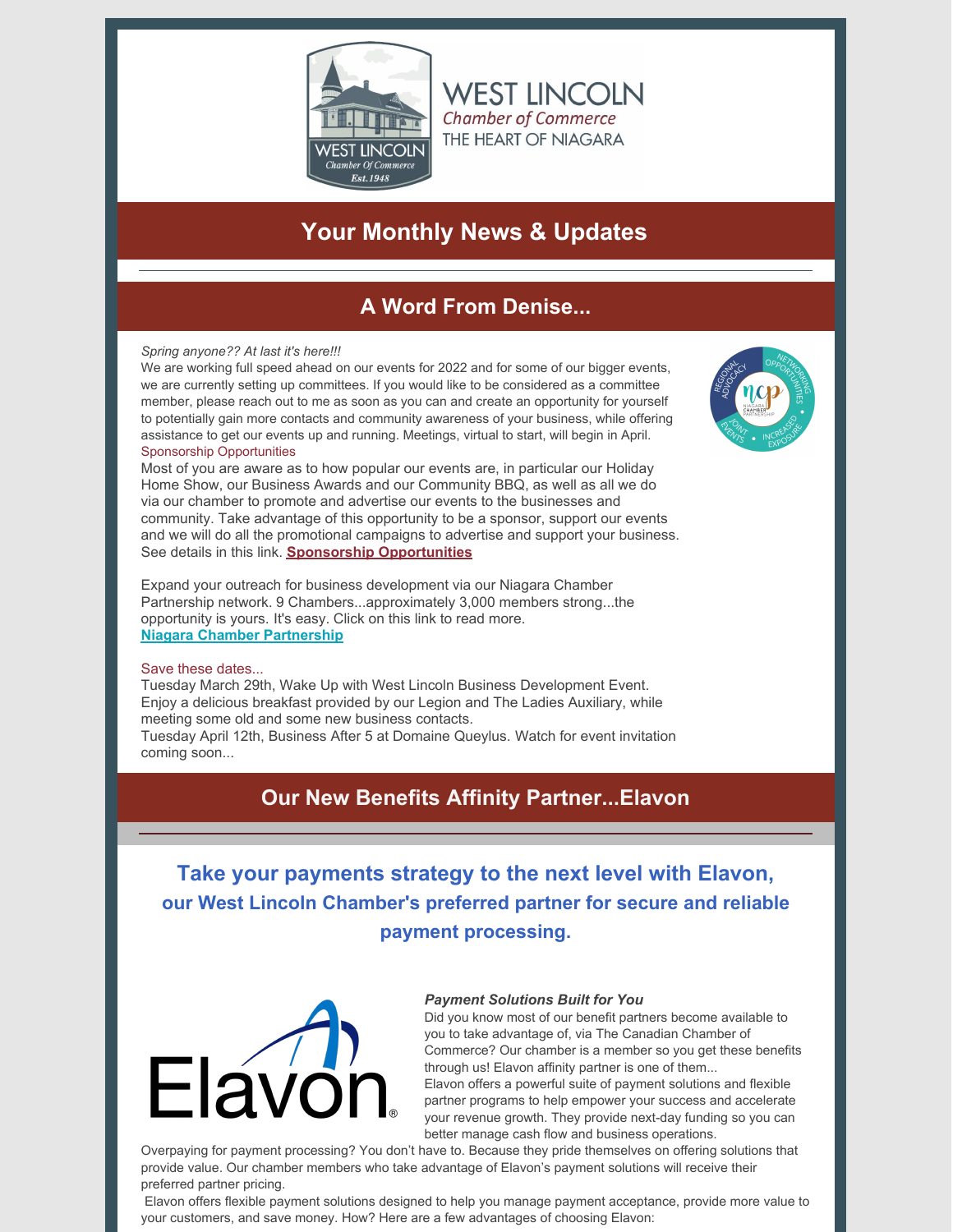- Accept payments online, in-store, or on-the-go with Converge<sup>®</sup>, an all-in-one eCommerce solution
- Simplify operations and uncover insights with "talech", our in-house point-of-sale solution designed to grow with your business
- Dedicated account managers to help support your business objectives
- Manage all aspects of your payment's activity with our online merchant portal
- Next-day funding
- Advanced payments security that mitigates risk of data breach

*We make it possible. You make it happen.*

Check out Elavon's special limited time offer....it's really worth investigating this! Click on this link below.

### **Elavon's Special Offer - Meet or Beat Solution for [Businesses](https://files.constantcontact.com/52397edd601/2addf86e-5a9f-43d7-8061-d4089153d3bd.pdf?rdr=true)**

### **Are you ready to look into this further and get started?**

**[Connect](https://join.paymentstart.com/cachamber) with us by filling out the form**or call 1.844.935.3621 to learn about the options available to meet your unique business needs and take advantage of your members-only discounted pricing.

## **Member To Member**



## **Grimsby Hyundai Receives The 2021 President's Award of Merit!**



We're honoured to share that Grimsby Hyundai has once again received the Hyundai President's Award of Merit for 2021! Thank you to everyone who has made this possible — we truly appreciate your continued support, and look forward to another great year ahead of us. Visit our award-winning dealership and fully certified collision centre today, for friendly people and your best deal!

Please click on link to see more...

**[Grimsby](https://utm.pag.ca/udVza) Hyundai**



### West Niagara Agricultural Society Spring Fling April 23rd

West Niagara Agricultural Society and The 4H Club are holding this Spring Fling event on April 23rd at The West Niagara Fairgrounds. Bring your family and friends to enjoy a great day out at this fabulous location and help raise funds to build a covered show ring onto the Lowden Pavilion.

The goats, sheep, alpacas and llamas will appreciate your support too!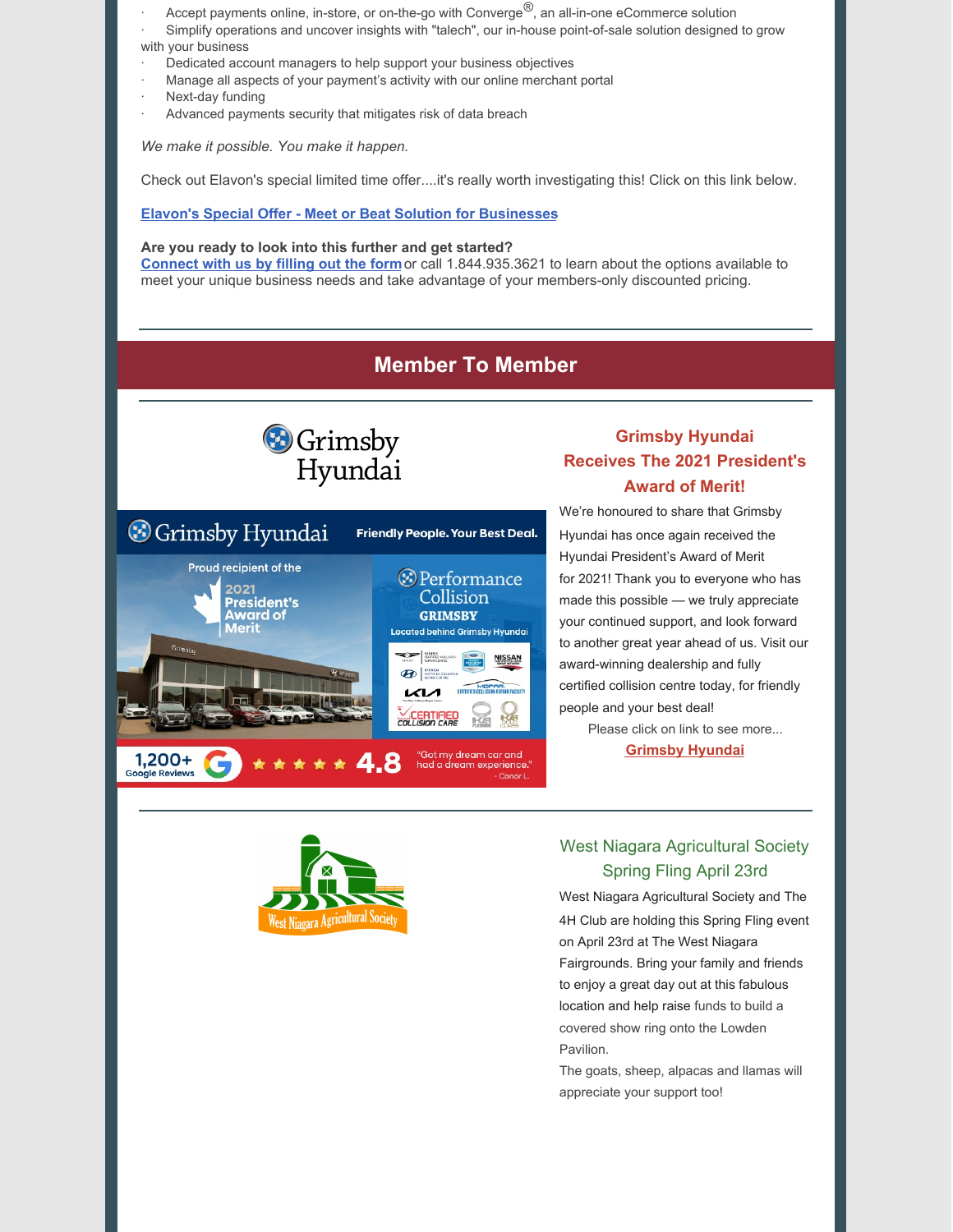



### Village Studio Photography

Book now for your Easter photo sessions for the kids...

.... and the fun begins this month with our Bunny sessions!

Every year we have a blast! And no, not just the kids, you will have so much fun too! I just wanted to send you a quick note to get in touch so we can set up a booking for you and your family.

Feel free to give me a call if you have any questions, or simply send me an e-mail with the time and date that works best for you and the little one.

> Bryan Macaulay Your family's favourite Photographer

> > [www.villagestudio.ca](https://villagestudio.lt.acemlnb.com/Prod/link-tracker?redirectUrl=aHR0cHMlM0ElMkYlMkZ2aWxsYWdlc3R1ZGlvLmx0LmFjZW1sbmIuY29tJTJGUHJvZCUyRmxpbmstdHJhY2tlciUzRm5vdHJhY2slM0QxJTI2bm90cmFjayUzRDElMjZyZWRpcmVjdFVybCUzRGFIUjBjQ1V6UVNVeVJpVXlSbmQzZHk1MmFXeHNZV2RsYzNSMVpHbHZMbU5oJTI2c2lnJTNEM2pwbUFoVGV5SzNaUjVtaDJrdUVkeEtVNVUydlk2SHQ2M0pLR0UzYjF0dlYlMjZpYXQlM0QxNjQ0NDIyOTYzJTI2YSUzRCUyNTdDJTI1N0MyNjAxMzg2MCUyNTdDJTI1N0MlMjZhY2NvdW50JTNEdmlsbGFnZXN0dWRpbyUyNTJFYWN0aXZlaG9zdGVkJTI1MkVjb20lMjZlbWFpbCUzRExSUlY2Z2xxSWZjVlBjWXNKQnJNSGklMjUyRlpEJTI1MkJtc1VGcEpyYzVmSGY2SW9WRSUyNTNEJTI2cyUzRGJhZDk3YzY1NTQ3NmY5NmEzOTBhNzJjMDVhNzQyMDExJTI2aSUzRDM3MUE5OTdBM0ExNzg4&sig=Aa5EXGEr5scoAACBFAX6pWyMjLEj2wH6PfUEYTUKVt8T&iat=1647000127&a=%7C%7C26013860%7C%7C&account=villagestudio%2Eactivehosted%2Ecom&email=PvRHlrKp588otXurn3UJfm5DMkrwsCKuZ7sj%2F0UFRzw%3D&s=e92a45f22ec2b899ea6f80a8fb776612&i=396A1048A1A1902) 905-945-4056 bryan@villagestudio.ca



### Employment Help Centre

April's Health & Safety Training Calendar Please click on the link below to see our April Health & Safety Training Calendar.

**[Employment](https://files.constantcontact.com/52397edd601/72a57418-991e-4e08-ad67-5d174f2773a2.pdf?rdr=true) Help Centre's April Training Calendar**





**JOIN OUR TEAM!** We are recruiting **Hospice Residence Volunteers** Visit mcnallyhousehospice.com to register for an information session ぎ

**McNally House Hospice Join our Volunteer Team**

#### **Why You Should Volunteer**

Volunteering at McNally House Hospice is very rewarding. You will meet many different types of people and form relationships based on mutual respect, understanding, and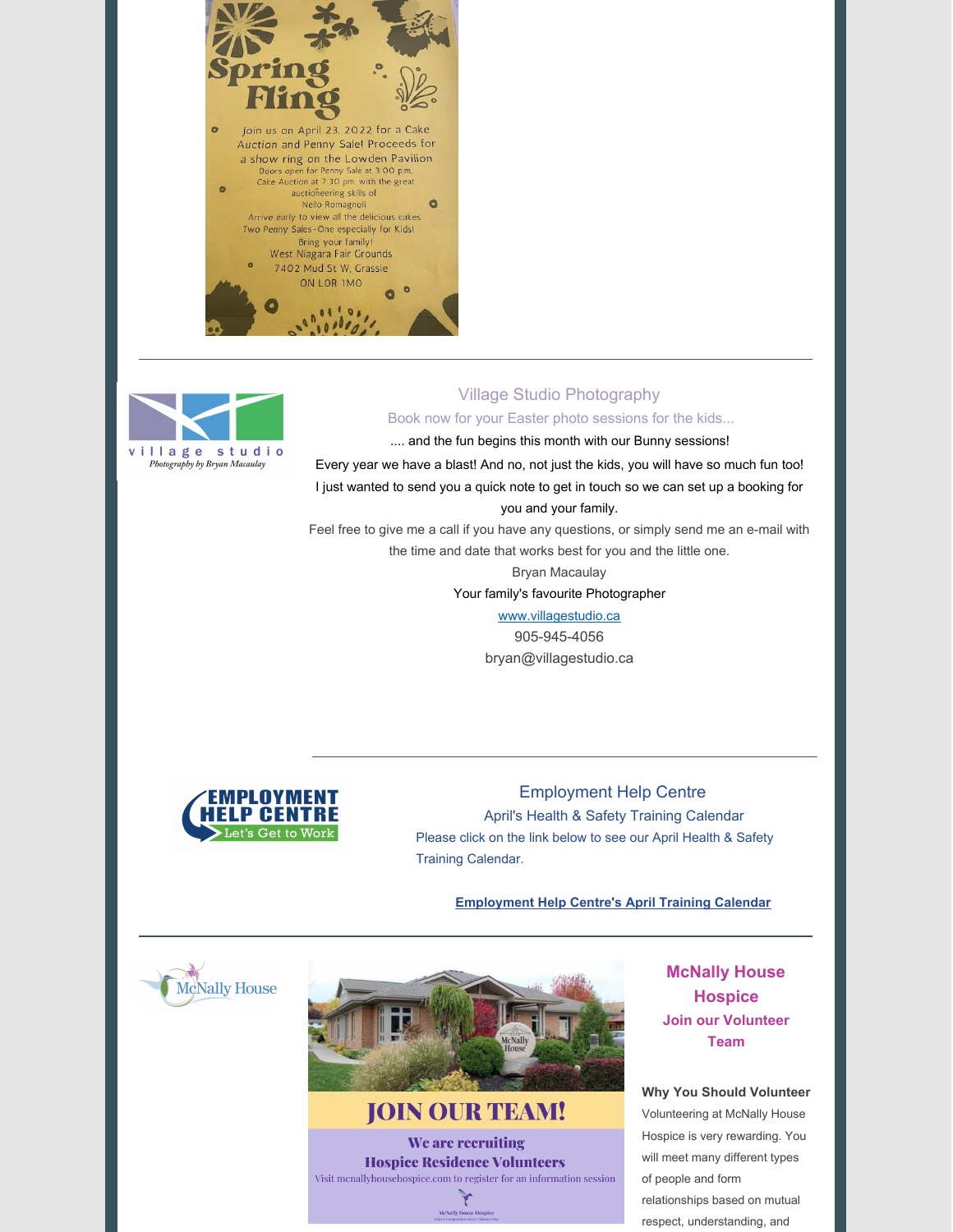caring.

As a hospice volunteer you will:

- Make a difference in people's lives
- Develop a wide network
- Develop a range of skills & experience that can be used in everyday life
- Receive ongoing education and development
- Do your part in bringing about social change

To find out more or to schedule a session at your convenience, email

[khughes@mcnallyhousehospice.com](mailto:khughes@mcnallyhousehospice.com) Thank you.

## **Community Notices**



### West Lincoln Farmer's Market Interested in being a vendor??

Our West Lincoln Farmers' Market is returning! Starting on May 27th and running until October 7th, it's being once again held at the West Lincoln Community Centre. We are seeking out vendors now and there is no limit to the number we can accommodate this year. We are looking for a good mix of products/vendors to be with us.

The market will run on Fridays from 3 to 7 p.m.

Students seeking volunteer hours who are willing to help set things up, tear them down, or even help vendors, as well as musicians of the area looking for some stage time, are encouraged to reach out.

Contact Michelle Seaborn by e-mail to participate or if you have any questions. mseaborn@silmaril.on.ca or farmersmarket@westlincoln.ca



### Kiwanis of West Lincoln Bottle Drive April 23rd!

Kiwanis of West Lincoln Bottle Drive Save the Date! April 23 10 am to 2 pm

*Start saving your bottles now...monies raised support programs right here in West Lincoln!*

3 locations for drop off:

Primary location will be Smithville Garage on St. Catharines Street, Smithville Secondary drop off locations will be Wellandport Library and Abingdon Hall (Caistor Community Center)

We will accept beer bottle and cans, cooler bottle and cans, liquor and wine bottles and inner plastic lining from boxed wine products.

We will pick up for those who can't come out to a drop off location. During the week of April 18-22 and of course on April 23rd. Call 905-570-7588 to arrange a pick up.

For more information or if you want to volunteer, email: Brenda Walker [Brenda's](mailto:Mydogkiz@gmail.com) E-mail

**Please help us spread the word!**



Niagara Region

Niagara Road 12 Reusable Goods Depot reopens with new partner